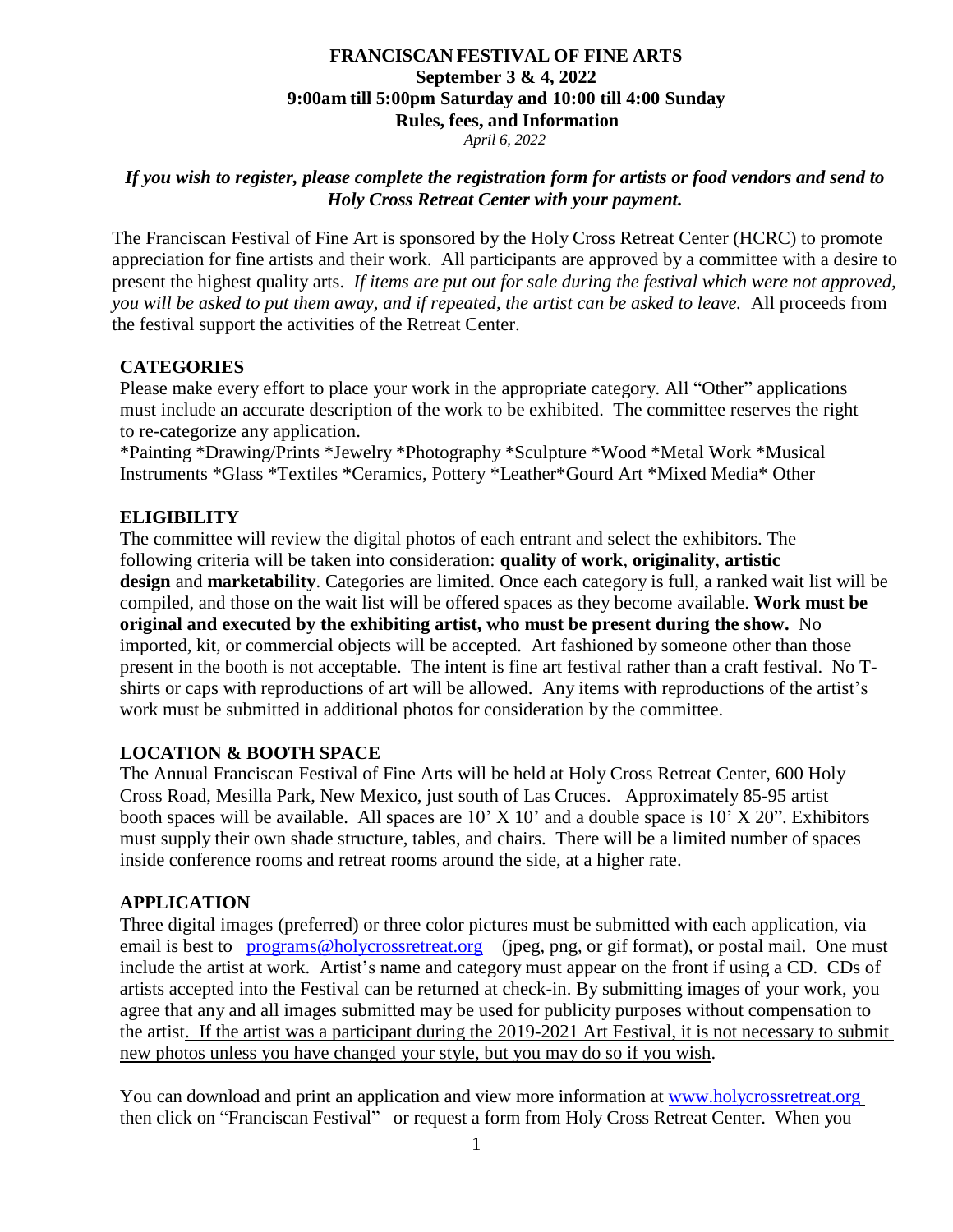have finished, sign your application and mail it. Once accepted the full cost or for this year only a deposit of \$50.00 must be sent to Holy Cross Retreat Center to hold your space. A single artist entering more than one category must submit one completed application. Copies of the application form are acceptable.

Two artists may share a booth space (\$50.00 registration fee per additional artist) only upon acceptance of both artists by the committee. Each artist must submit a separate application, and photos. Applications should be mailed together. Please designate one person as responsible for the fees. Booth space location and other requests will be honored to the best of Holy Cross Retreat Center's ability in the order received, once all fees have been paid in full. Artists with special needs and/or requests must include these with the original application.

## **Applications must be postmarked or delivered in our office deadline before August (not July) 1,**

**2022**, or they will be considered late. Applications submitted after August 1st will need to pay a late fee of \$25. Returning artists and vendors may not receive the same location if you register after August 15th . *We acknowledge that the virus could still be a factor and we will take that into consideration in extending refunds. If the COVID protocols require it, you will be asked to sign a form about regulations when you arrive for setup.*

## **LIABILITY INSURANCE**

All vendors are required to sign a "hold harmless" agreement indicating that Holy Cross Retreat Center is not responsible for damages, loss, or injuries. (A copy will be available on the website or at HCRC.) It is suggested that vendors consider their own homeowners or other policies to cover possible loss. *HCRC is not responsible for in the event of theft or weather damages. Security is not provided.*

#### **FEES for Artists**

1. Booth Space Fees: All booth spaces are 10 feet by 10 feet.

• One Space **10' X 10': \$165.00** • Double Space **10' X 20': \$310.00**

• Additional artist sharing a booth space: \$50.00.

\* Limited space is available in a conference room, 10 x10 as with the outdoor spaces.

\* Retreat rooms can be requested for exhibit space. This can be in addition to an outdoor space or alone. These are normally guest rooms, and the beds will be stored in the back area. Nothing can be attached or nailed to the walls, inside or outside, and a covering to protect the carpet is required. *The cost is \$215.00 including use of the air conditioner. The booth fee for those in the Large Conference room is also \$215.00 because of the added security and cool atmosphere.*

2. **For those outside, the electrical fee is \$20.00** if you want to connect an electrical cord to our outlet. No gasoline powered generators are allowed because of the noise unless individually approved.

3. *Storage room rental fee is \$35.00 per night.* These are usually upstairs. (No resting on the beds, overnight stay, or use of the showers is allowed) Extra \$20.00 for the weekend if you want to use the air conditioner.

4. *Overnight guest room fee is \$55.00 per night. These will generally be on the second floor or in another building to allow first floor rooms for display.*

5. Late Fee: \$25 for applications hand-delivered, postmarked or received online after August 1<sup>st</sup>.

6. Make checks or money orders payable to: Holy Cross Retreat Center. A \$25 return check fee will be charged on all checks returned for insufficient funds. Applicants will be notified in such instances and all fees must be paid with a money order or cashier's check within 10 days of notification.

7. Artists also need to get a vendor permit from Doña Ana County. A copy is available on the website at https://www.donaanacounty.org/sites/default/files/pages/Vendor\_App\_7-2017.pdf, from HCRC, or from the County Clerk Office. This permit costs \$5.00 per day (\$10.00 for Festival), or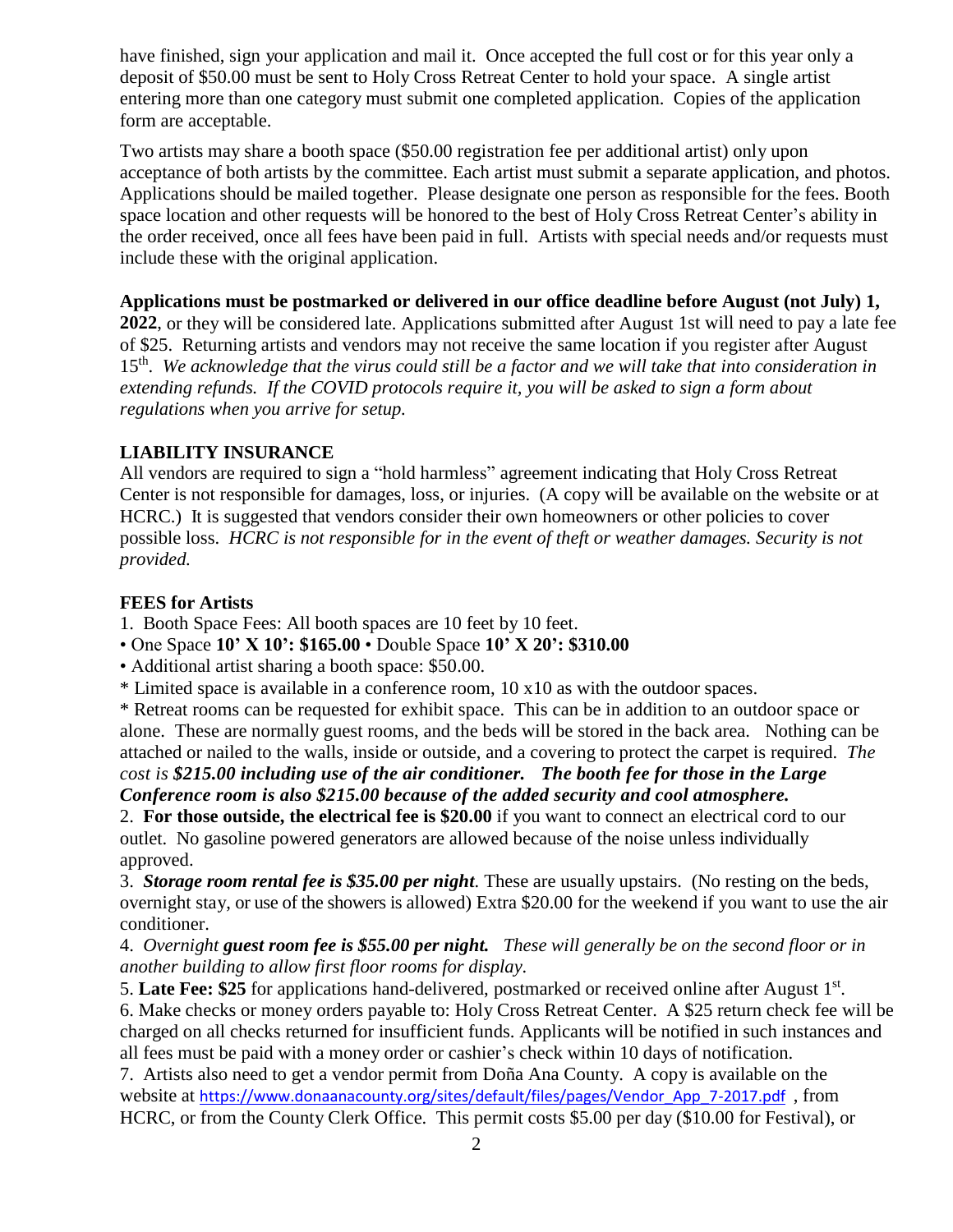\$35.00 per year. This is your responsibility.

# 8. **Wifi Because of the excessive demand when many people try to use our wifi service at one time, it fails to function. Please plan to have your own data plan available for credit card access or other needs.**

**SILENT AUCTION:** A silent auction is made possible by artists' donations to the Holy Cross Retreat Center, and income from the auction helps support the activities of the Retreat Center. As part of the entry fee each artist is **expected** to contribute an item that is representative of your best work an item of average or higher value, at least \$25.00. To enable us to best display this work, please bring your donation during August or have your donation ready when you check in on Friday. Vendors who do so will receive an invitation to a reception for artists on Friday evening, and rolls and beverages each morning during the festival. Artists will not be able to view the silent auction items between 4:00 and 5:30pm on Sunday when people are being called. We appreciate your cooperation. If you wish to know how much your piece sold for, contact the office in the week after the festival.

# **FEES FOR FOOD VENDORS**

Those selling food will receive a 12x 12 space near the courtyard where the artists display. The charge *will be \$240.00, plus \$25.00 for electricity* if requested. If you anticipate a significant amount of smoke, we will need to consider a different location for food preparation, though you can still sell in the same area as the others if preferred.

A New Mexico Environment Department Permit will be required to sell food items at the event. The application is available from HCRC, or at the State of New Mexico Environment Department Office, 1170 N. Solano Dr. Suite M, Las Cruces, NM 575 524 6300. There is no charge for a two day event. The permits can be faxed to the County office at 575 526 3891. There are instructions for food preparation for the vendors as well.

#### **RULES AND REGULATIONS**

**SET-UP**: Wednesday Sept. 1st for inside vendors. Thursday and Friday, the 2<sup>nd</sup> and 3rd during the day from 9-5 pm for all vendors. Saturday, September 4th, from 7-9 am for final touchup. Having three days will help avoid congestion as people set up**. Exhibitors who have not called or checked in by 7:00 pm Friday, September 2nd will be considered a no-show and will forfeit their booth and payment.** Call (575) 649-8202 to report a delay. Some vehicles can drive on the concrete sidewalk only for unloading at the side of the walkway, then the vehicle must immediately be moved. (Driving on the grass could damage irrigation equipment.) We ask that you respect those coordinating this effort. The drive behind the rooms will be one way. Please pull your vehicle completely to the side near the building to avoid blocking others who want to pass. You can exit along the gravel road to the south of the property or return through the upper parking lot in back.

**SALES:** NO sale signs allowed during the show, only show special signs that lay flat on your tables. **TEARDOWN**: The Festival runs from 9:00 till 5:00 Saturday and 10:00 till 4:00 on Sunday. NO EARLY TEARDOWN on Sunday is allowed. Limited vehicles will be allowed on the Festival site concrete walkway after 4:00 pm on Sunday. When you have everything ready and stacked by the walkway, you may perhaps drive a vehicle onto the concrete walkway in the courtyard area to load and then return to the parking area, but you cannot leave it blocking the drive. Please leave your booth space clean. Remove all trash to appropriate receptacles. If you use the back road for loading, you must be as close to the building as possible and not leave doors open, to allow others to pass. It is possible also to leave using the gravel road along the south of the property.

**PARKING**: There is no vehicle access to the courtyard during the festival. **Please do not park in the regular parking areas so that patrons who come and go can be there.** A designated area for parking by the vendors will be available south of and east (behind) the festival area, and a ticket will be